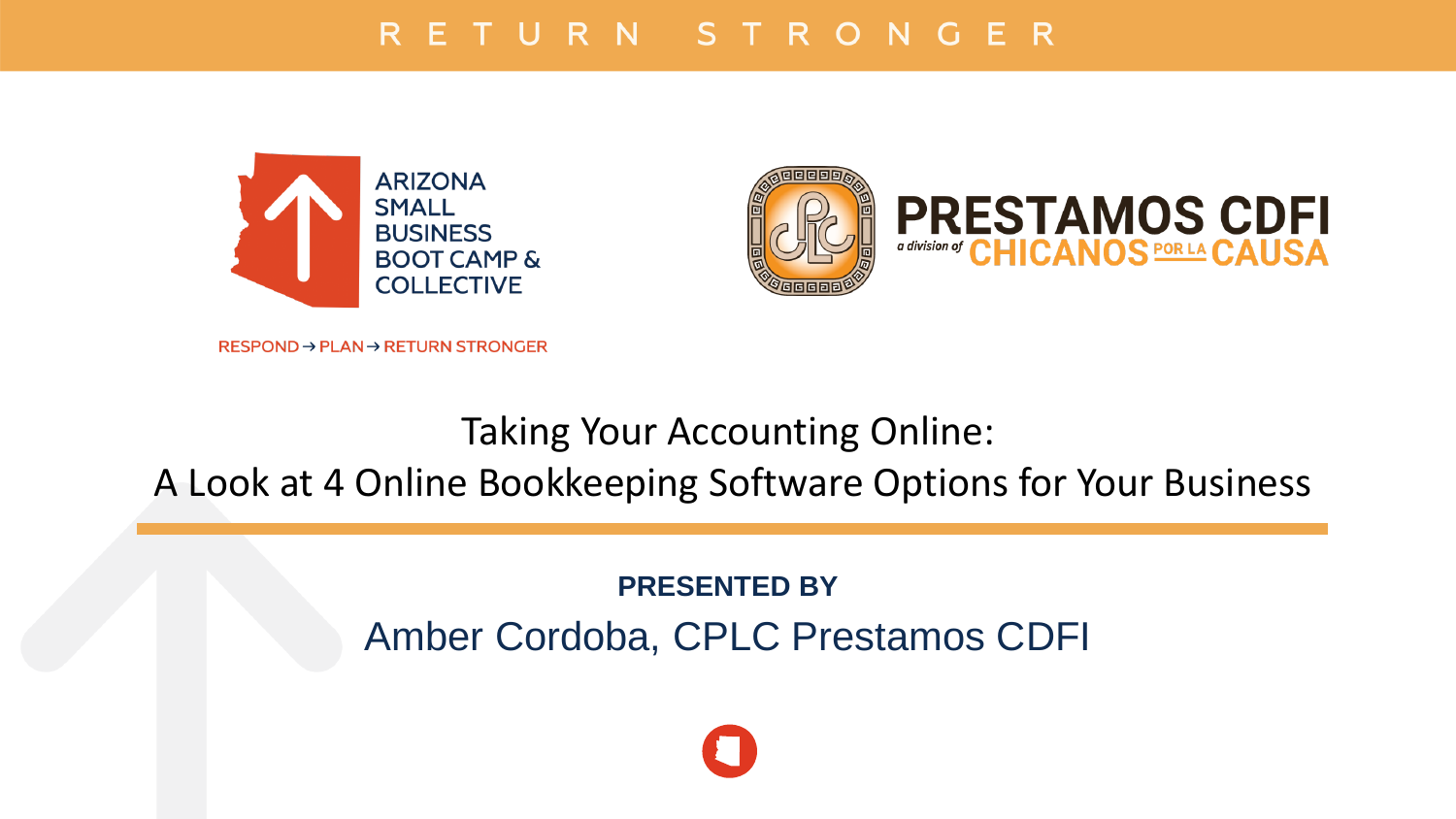# **For Discussion**

**Why Accounting/Bookkeeping is Important/How Online Systems Help** 

#### **Four Online Accounting Systems**

- QuickBooks Online
- FreshBooks
- Wave Financial
- Xero

#### **The Features of Each Program**

#### **Pro's/Con's**

**Pricing**

**Q&A Session**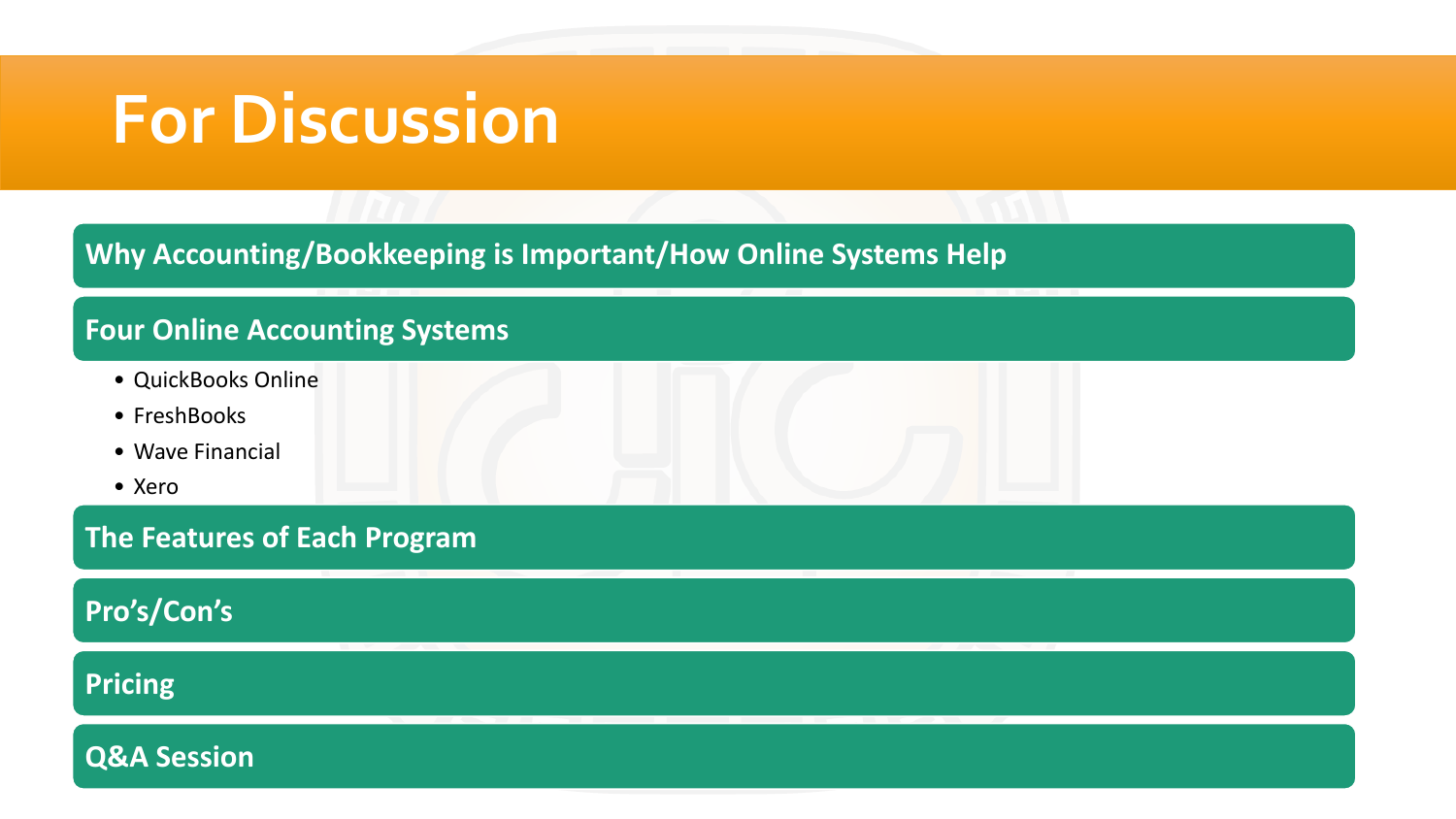# **Importance of Bookkeeping**

## **To Understand Your Profitability or "bottom line"**

#### **To Make Sound Management Decisions**

- Is your pricing correct?
- Are your expenses under control?
- Establishing Hours of Operation and Staffing

### **To Easily Compare Periods Against One Another**

#### **Preparation For Tax Time**

**To Generate Financial Documents For Loans, Grants, & Other Capital Needs** 

### **To Monitor Cash Flow**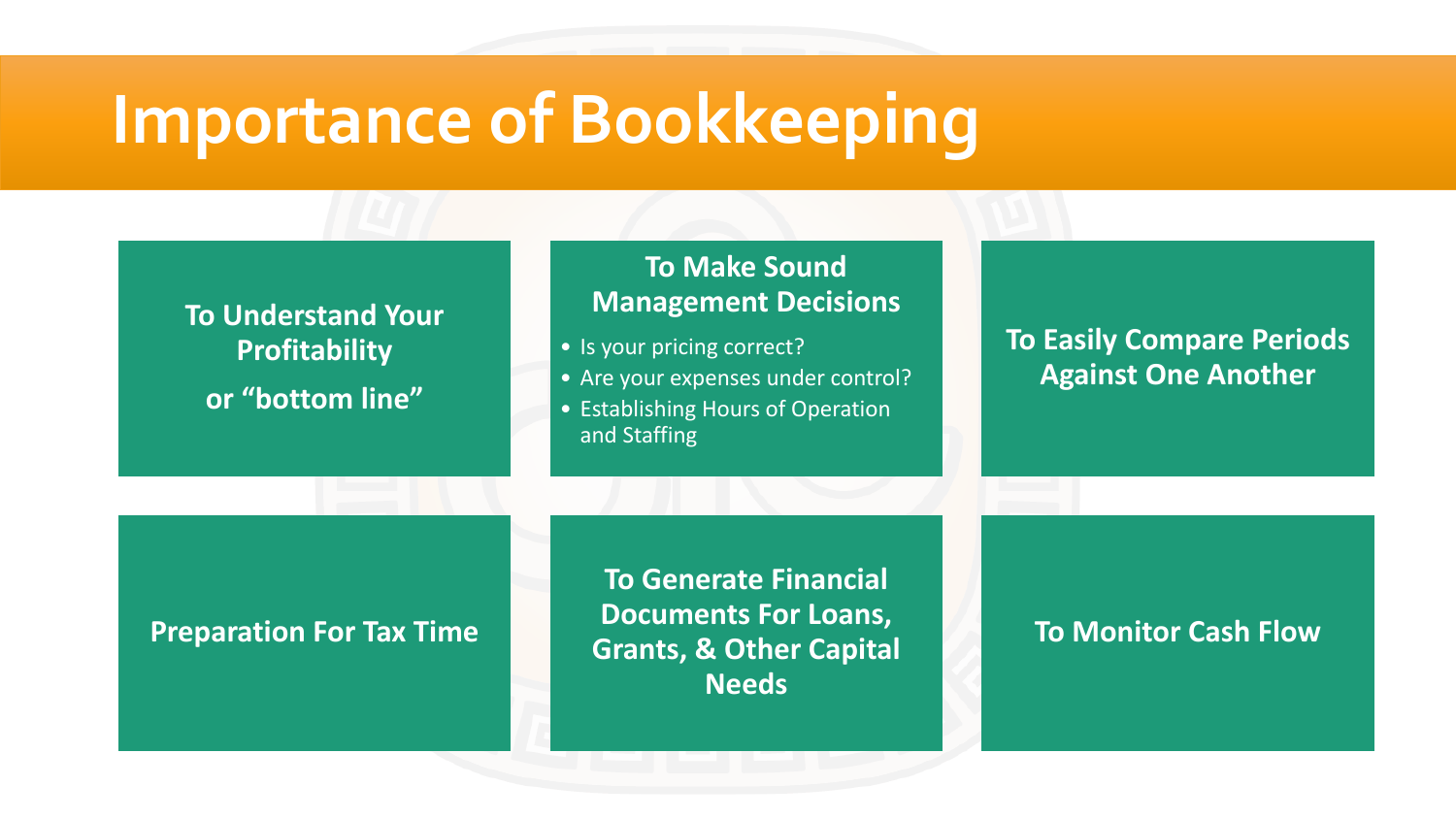## **QuickBooks Online**



|  | Automate Tasks - saves time                  | Invoices, Bill Payments, Payment Reminders |  |  |  |  |  |
|--|----------------------------------------------|--------------------------------------------|--|--|--|--|--|
|  |                                              |                                            |  |  |  |  |  |
|  | <b>Easily Sync Credit and Bank Accounts</b>  |                                            |  |  |  |  |  |
|  |                                              |                                            |  |  |  |  |  |
|  | <b>High Level of Reporting Functionality</b> |                                            |  |  |  |  |  |
|  |                                              |                                            |  |  |  |  |  |
|  | <b>Electronic Invoicing</b>                  | Create and Email Invoices (gmail)          |  |  |  |  |  |
|  |                                              |                                            |  |  |  |  |  |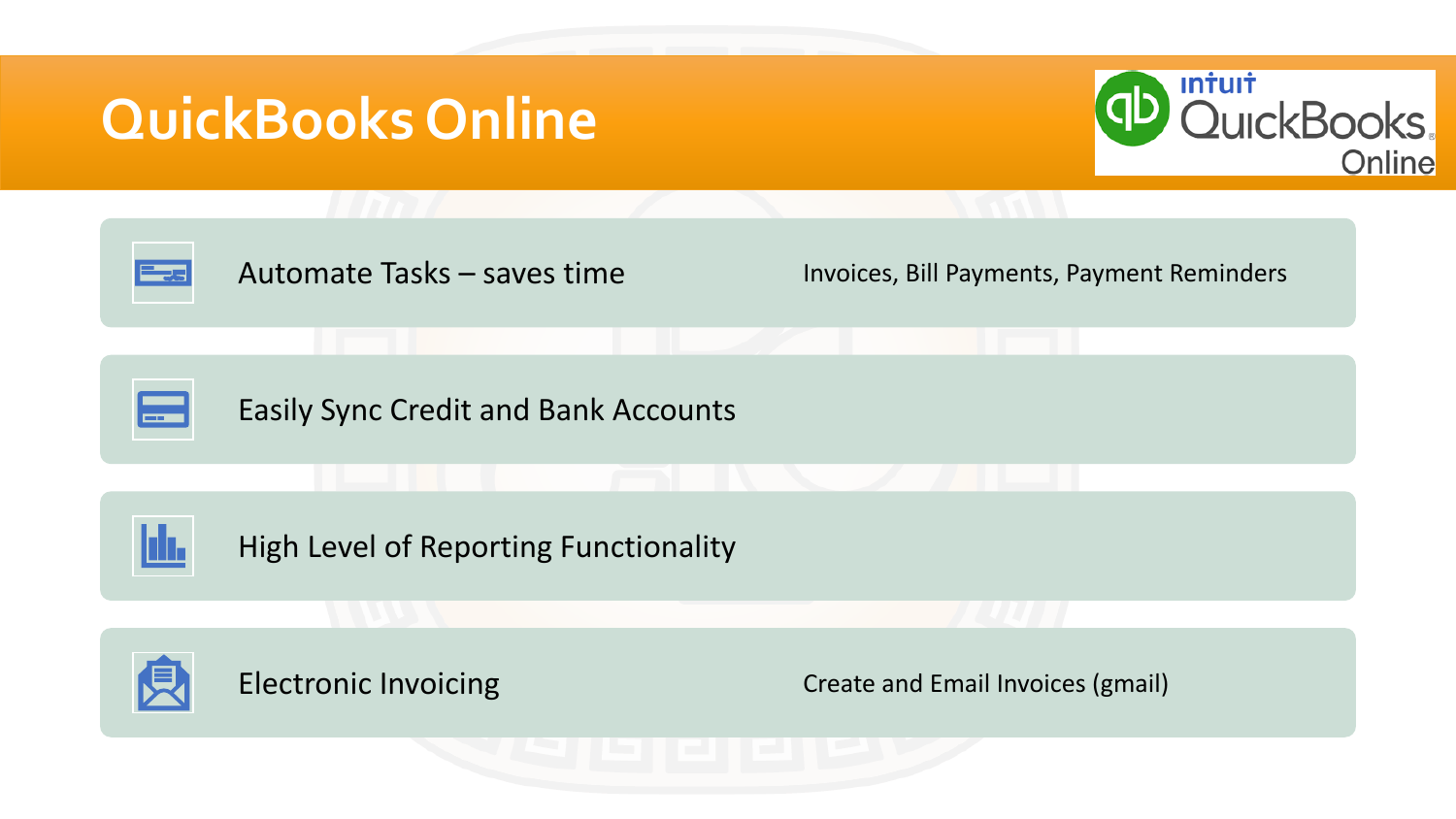## **QuickBooks Online**

Integrations with hundreds of apps

Mobile Application

Easy 1099 Generation

Robust Payroll & Vendor Direct Deposits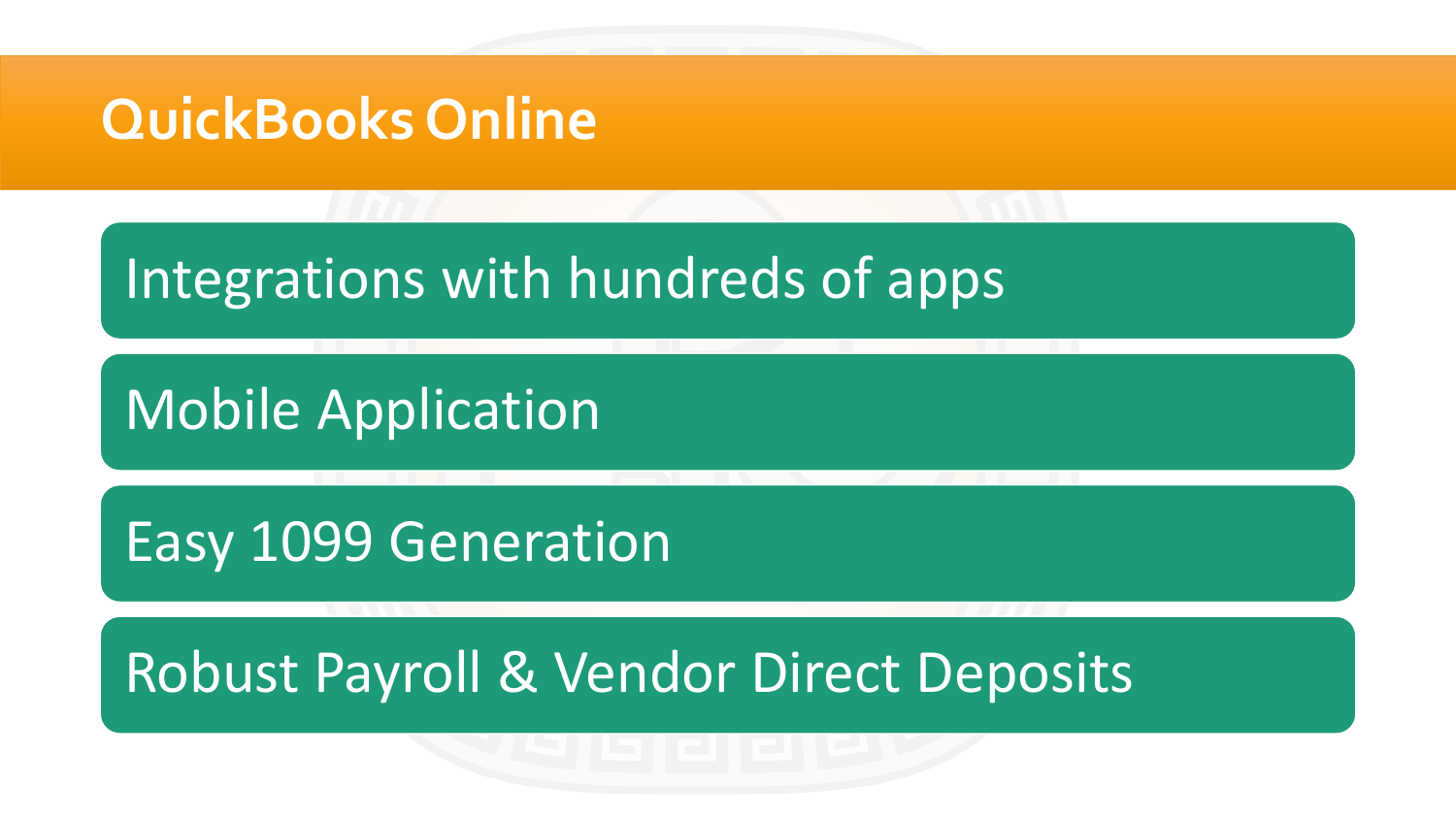## **QuickBooks Online**

# **Disadvantages**

- 30-day trial forfeits the 3 month 70% discount
- Self Employed Plan doesn't upgrade to business plans
- Robust features may be confusing to new users
- Multiple Companies Require Individual Subscriptions
- Might Have to Upgrade To Get Features You Want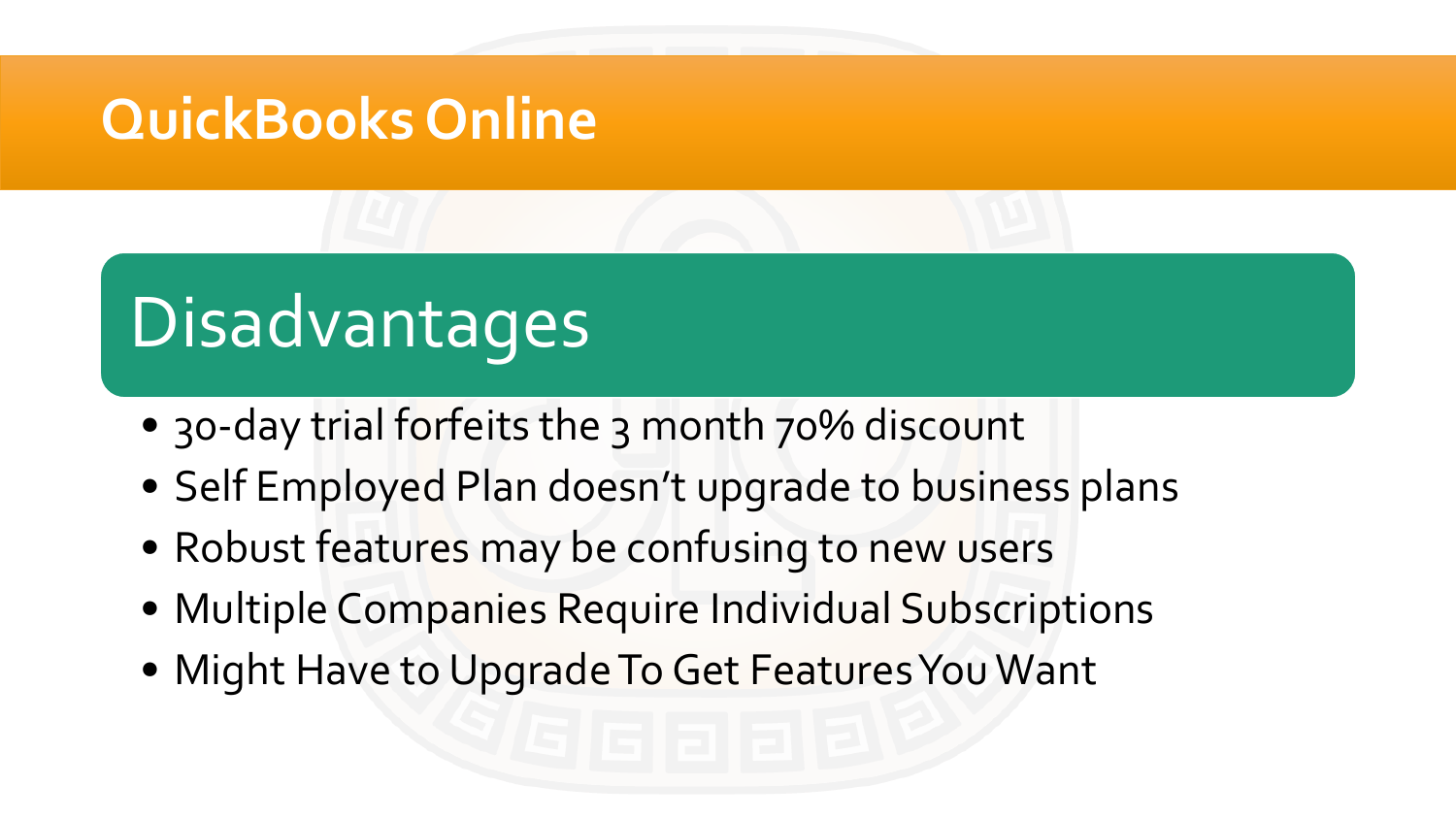## **QuickBooks**

| <b>Simple Start:</b><br>\$25/Month, 1 User | Income & Expenses<br>$\bullet$<br>Payments<br>$\bullet$         |
|--------------------------------------------|-----------------------------------------------------------------|
| Plus:<br>\$70/Month, 5 Users               | • Manage & Pay Bills<br>• Time Tracking<br>• Inventory Tracking |
| Advanced:<br>\$150/Month, 25 Users         | <b>Dedicated Team</b><br>$\bullet$<br><b>Batch Invoicing</b>    |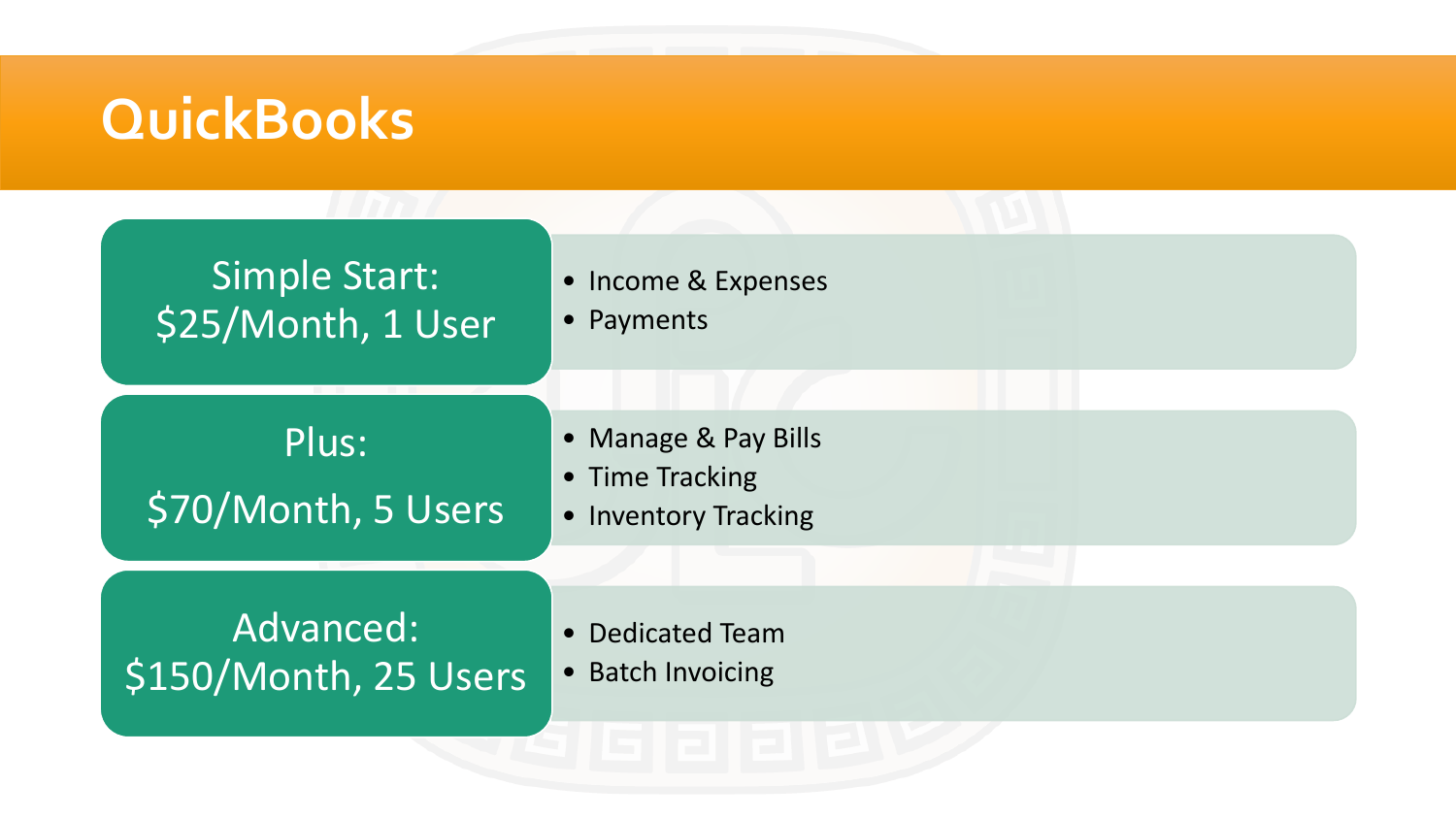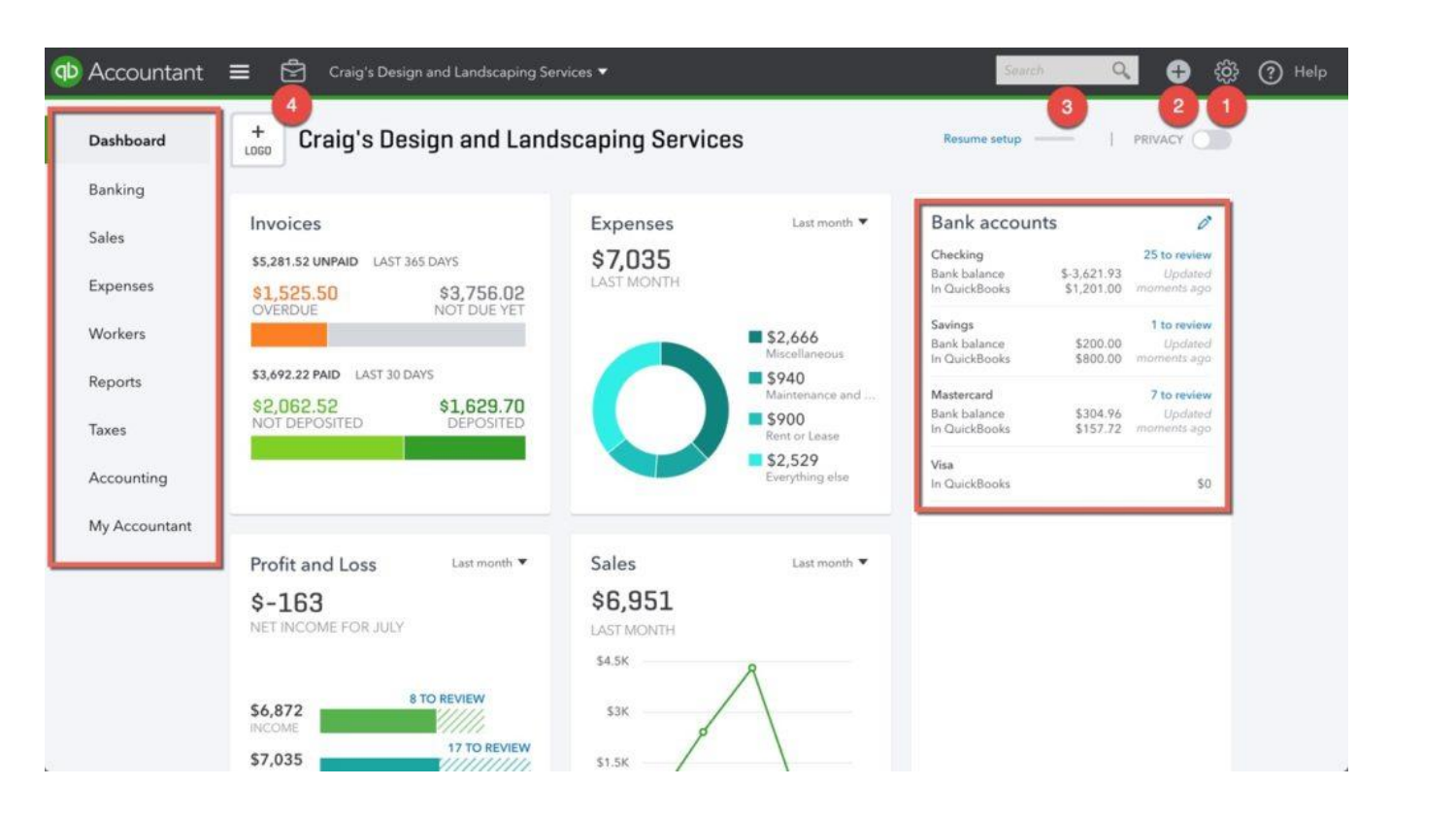

## Invoicing

- Customizable with branding and drag & drop features
- Convert estimates and proposals into invoices easily
- Duplicate prior invoices
- Discount/Deposit features
- Track when clients view invoices
- Supports multiple languages

## Expense Tracking

- Scan/Photo receipts and log them
- Mark expenses as billable to attach to invoices

## Bank Account Connections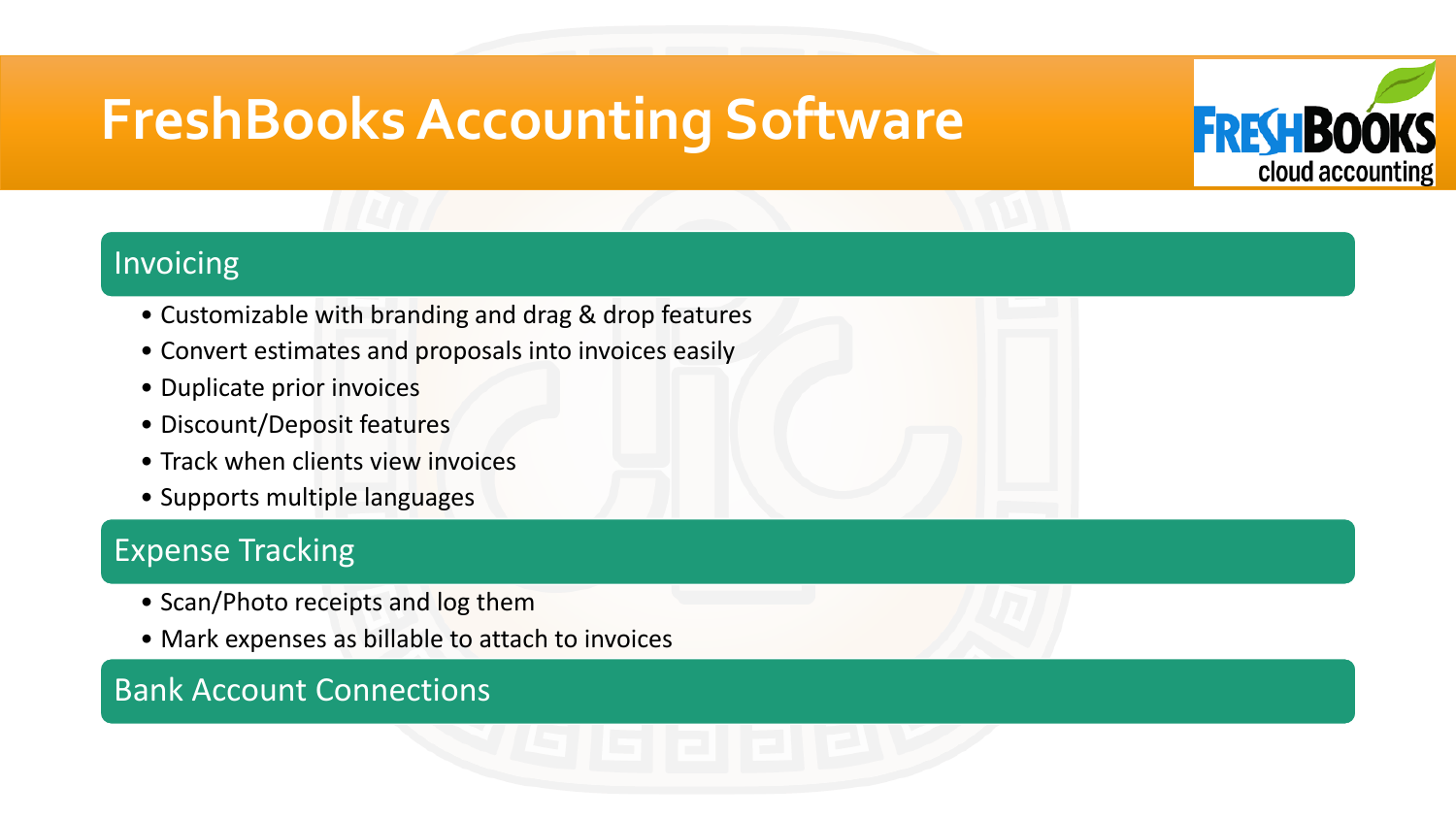Basic Project Management

Time Tracking

**On Demand Training Webinars** 

## Disadvantages

- No inventory management
- Only two templates and two font choices
- No reports on the app
- Geared towards small businesses mostly service based
- Must Utilize Gusto for Payroll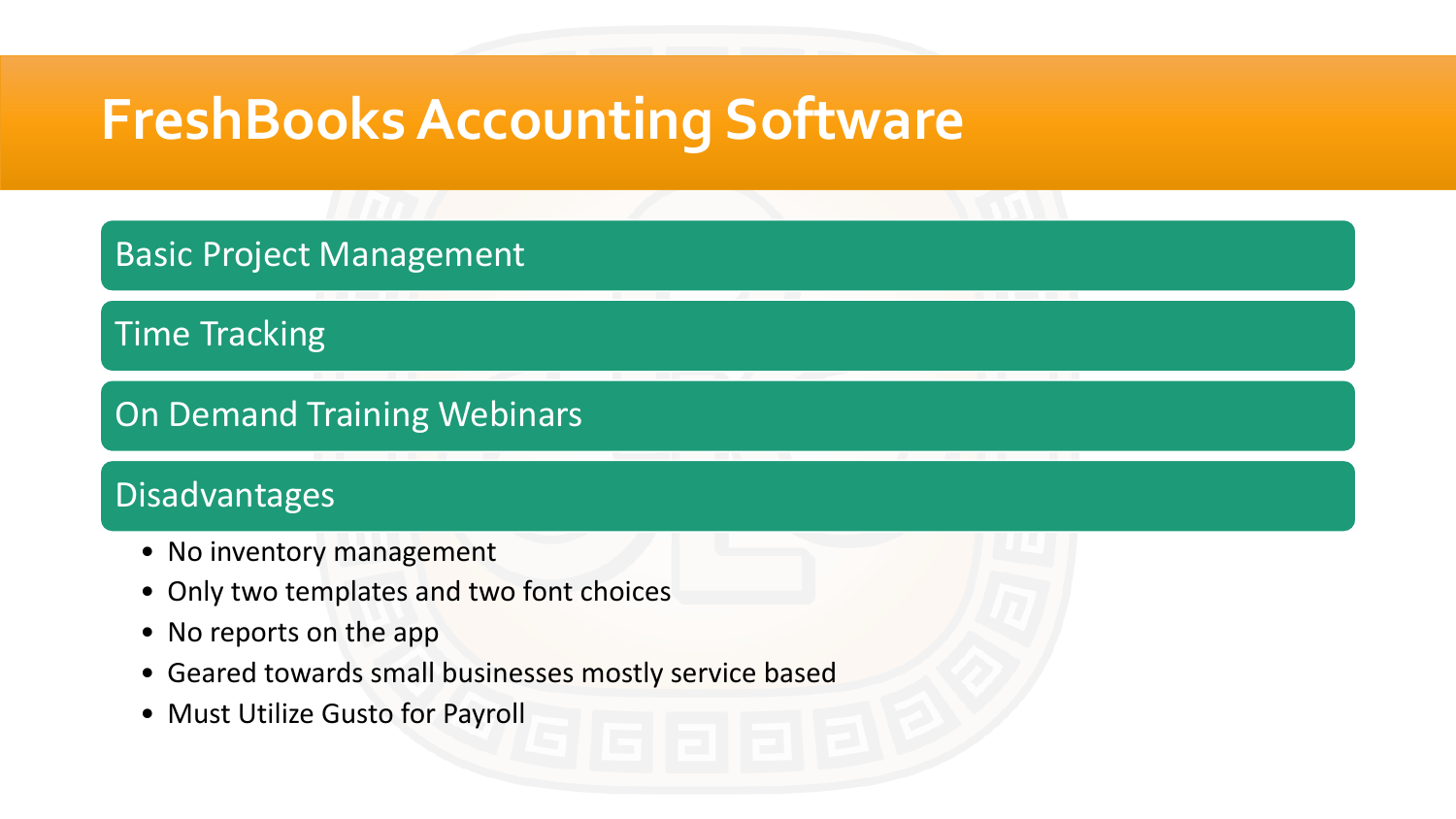## Lite Plan: \$15/Month, Up to 5 Clients

#### • Connect Bank Feeds

- Unlimited Invoices
- Track Time
- Accept Online Invoice Payments

## Plus Plan: \$25/Month, Up to 50 Clients

- Features of the Lite Plan +
- Proposals
- Automatic Payment Reminders
- Recurring Invoices
- Financial Reports

Premium Plan: \$50/Month, Up to 500 **Clients** 

- Features of the Plus Plan +
- Checkout Links
- Custom Email Signatures
- Track Bills, Pay Bills, and Pay Vendors
- Track Profitability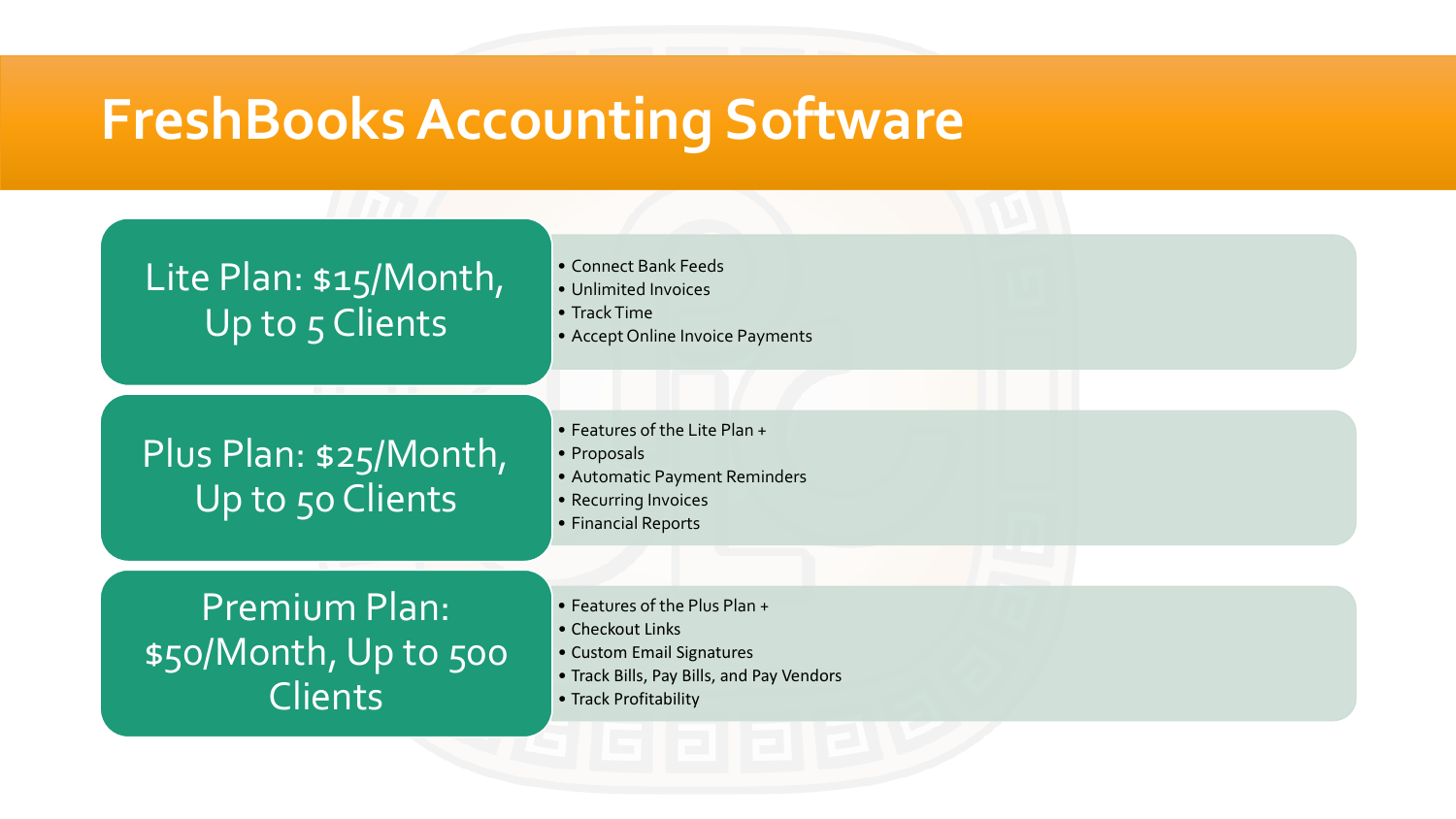Select Plan: 500+ clients or bill more than \$150,000 annually

- Features of the Premium Plan+
- Must request a quote from FreshBooks
- Dedicated account manager

- \$10/month per user
- Additional Users **Call 1949** No cost to add your accountant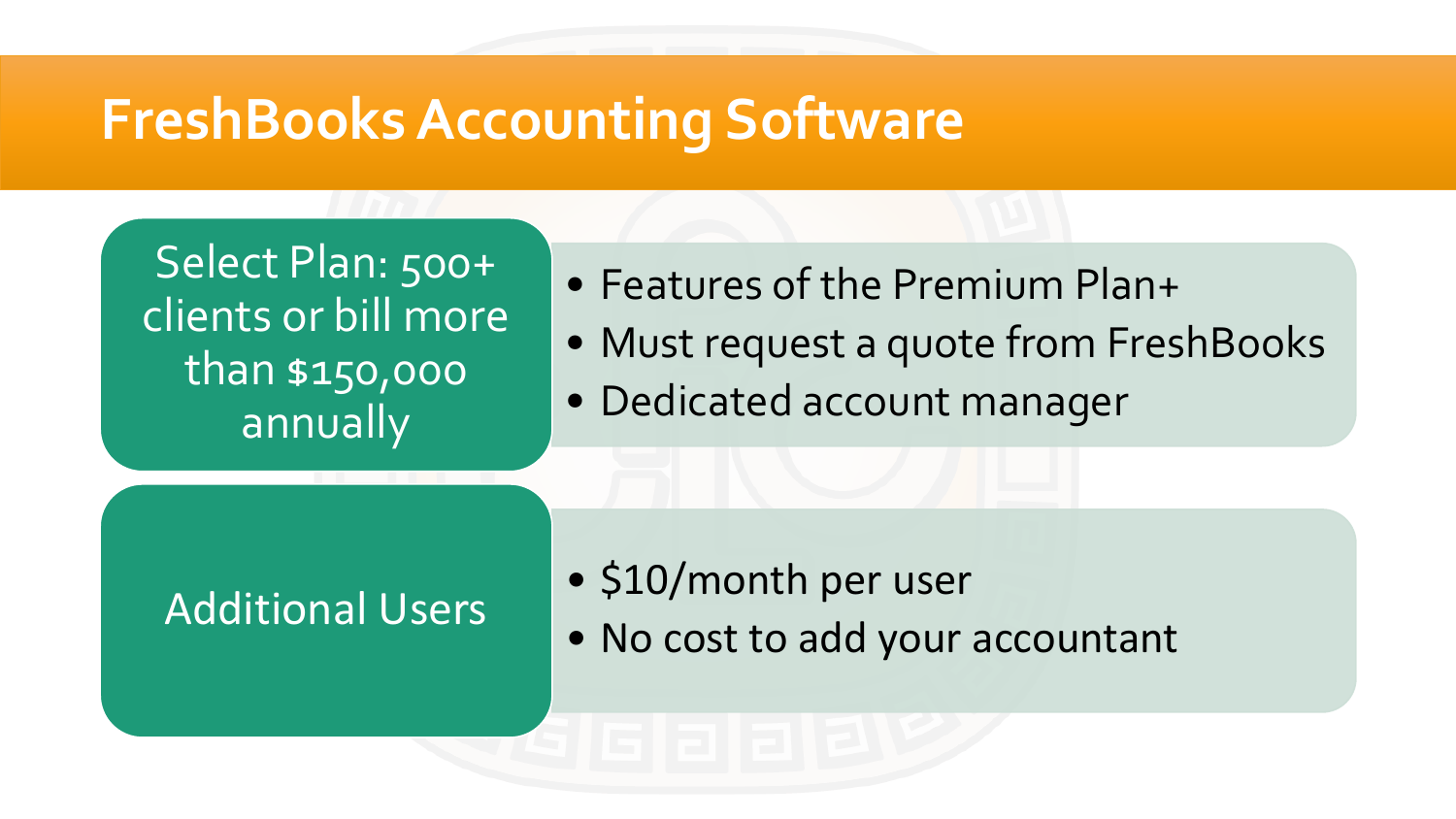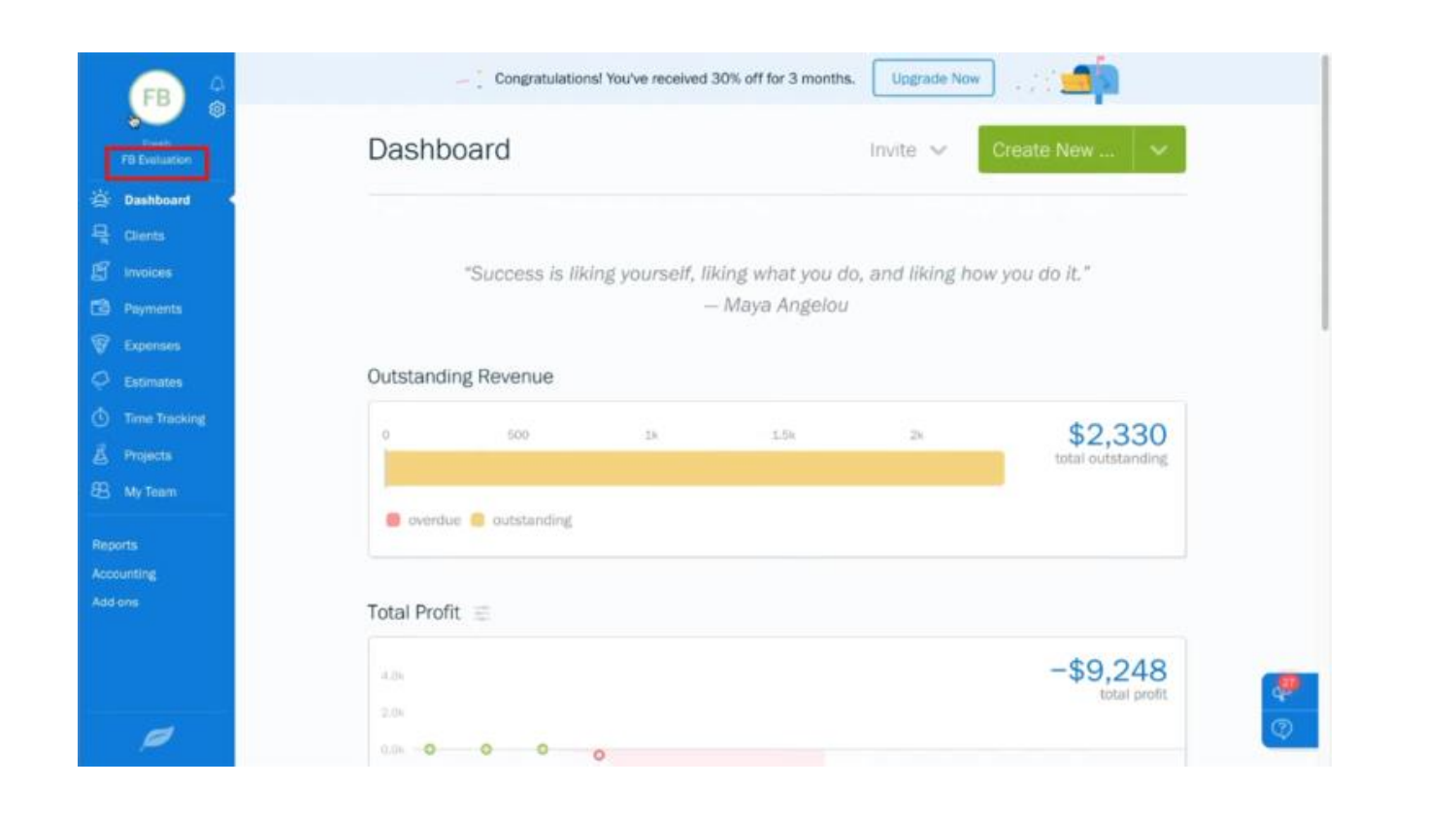## **Wave Financial**



## Free. Completely free

## Invoicing capabilities

- Recurring billing
- Automatic payment reminders
- Estimates and quotes convert to invoices

## Bank Feed Connections

Expense app stores receipts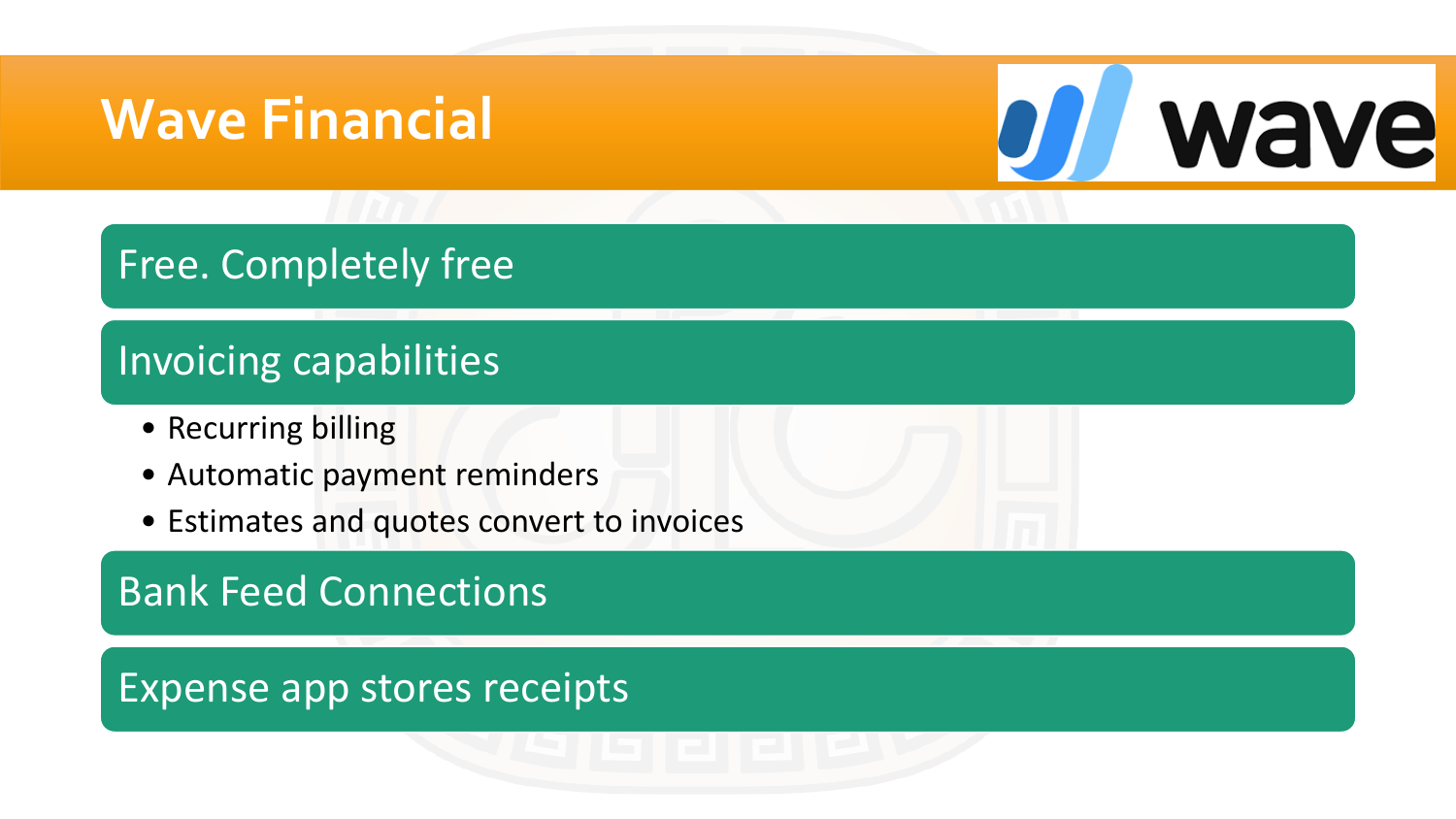## **Wave Financial**

## Unlimited collaborators

• Partners, Employees, Accountants

## Seamless switch between companies

## Disadvantages

- No billable hour tracking
- Expenses cannot be attached to invoices
- No inventory or purchase order
- No depreciation capabilities
- Email only support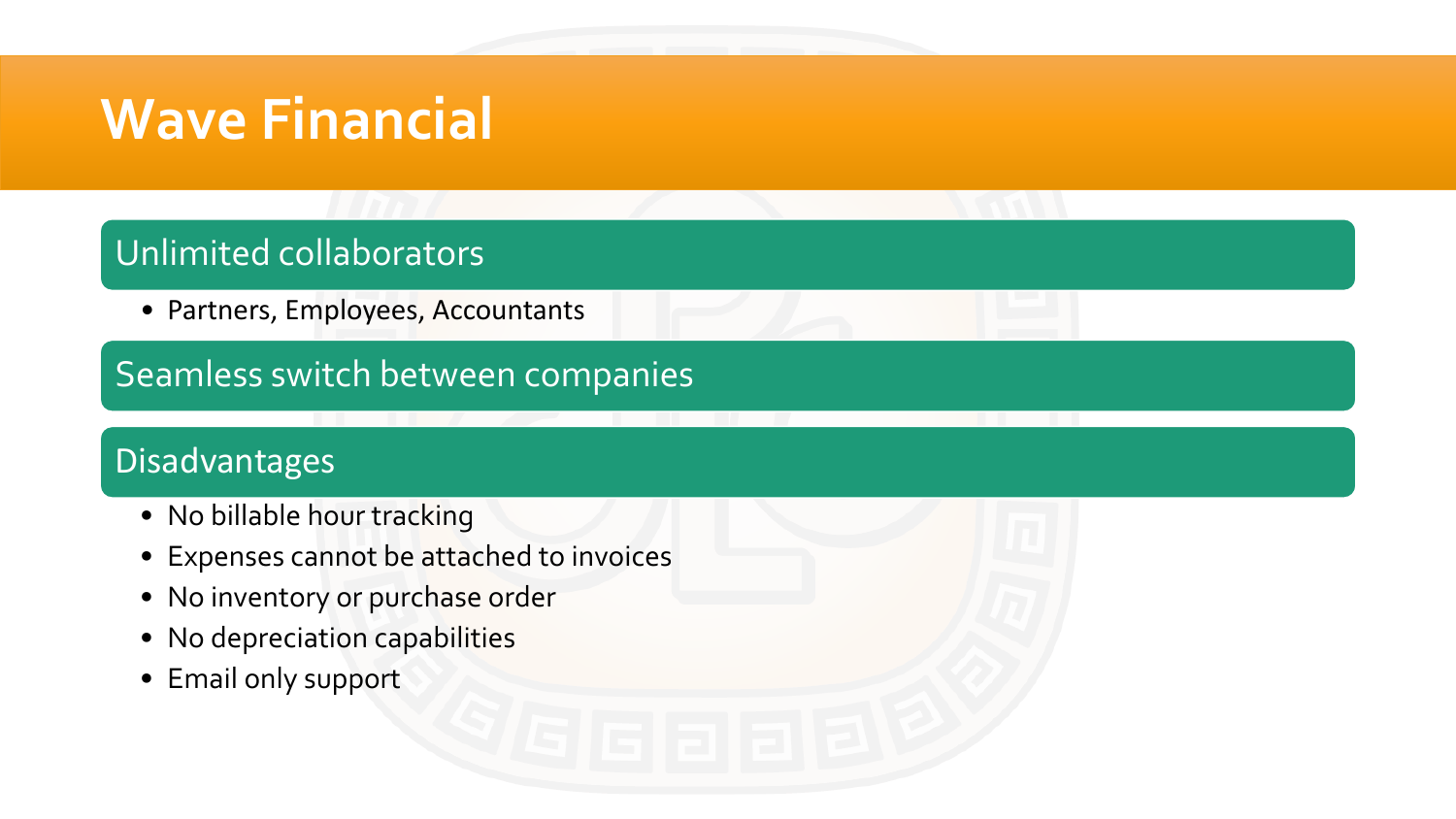



**①** Help Terms · Privacy

### **Dashboard**

**Things You Can Do** 

**Customize your invoices** 

Invite a guest collaborator

Add a customer

Add a vendor



#### **Cash Flow**



#### **Profit & Loss**

Income and expenses only (includes unpaid invoices and bills). **View Report** 

Income Expense

**Last 12 Months Last 24 Months** 

Create a new

\$300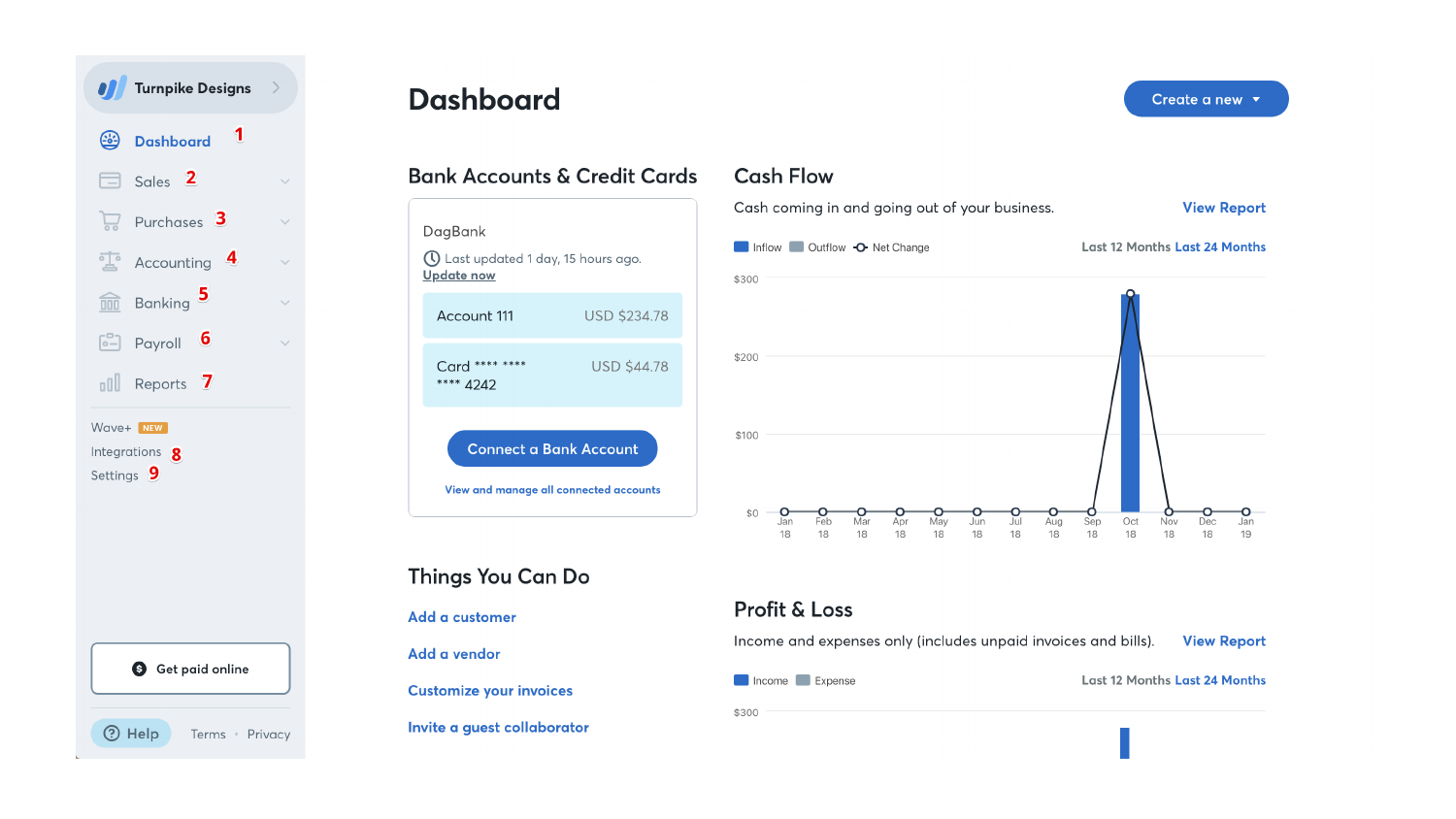## **Xero**



#### Invoicing

- Convert quotes & estimates to invoices
- Automatic recurring invoices

#### Bank Reconciliations

• Auto Import Bank & CC

### Very Mobile Friendly – Mac, PC, Tablet, Smartphone

#### Inventory Management

- Track real time
- Identify bestselling and profitable items

### Disadvantages

• Limited customization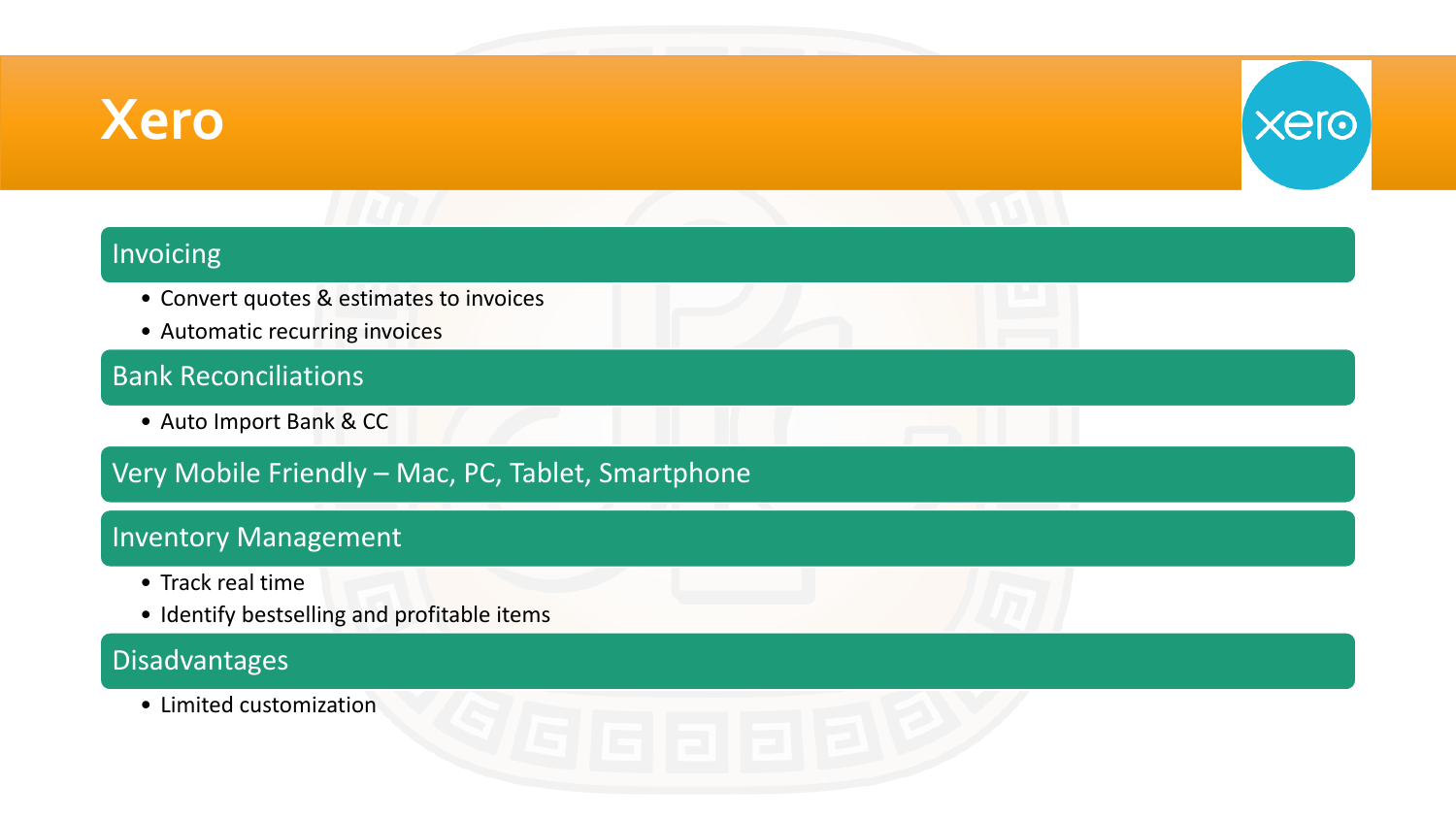## **Xero**

| <b>Early Plan:</b><br>\$9/month    | • 5 invoices and quotes<br>$\bullet$ 5 bills<br>• 20 bank transactions                                                 |
|------------------------------------|------------------------------------------------------------------------------------------------------------------------|
| <b>Growing Plan:</b><br>\$30/month | • Unlimited invoices, bills, and bank transactions                                                                     |
| Established Plan:<br>\$60/month    | • Unlimited invoices, bills, and bank transactions<br>• Multiple Currencies<br>• Expense Management & Project Tracking |

wa bela di di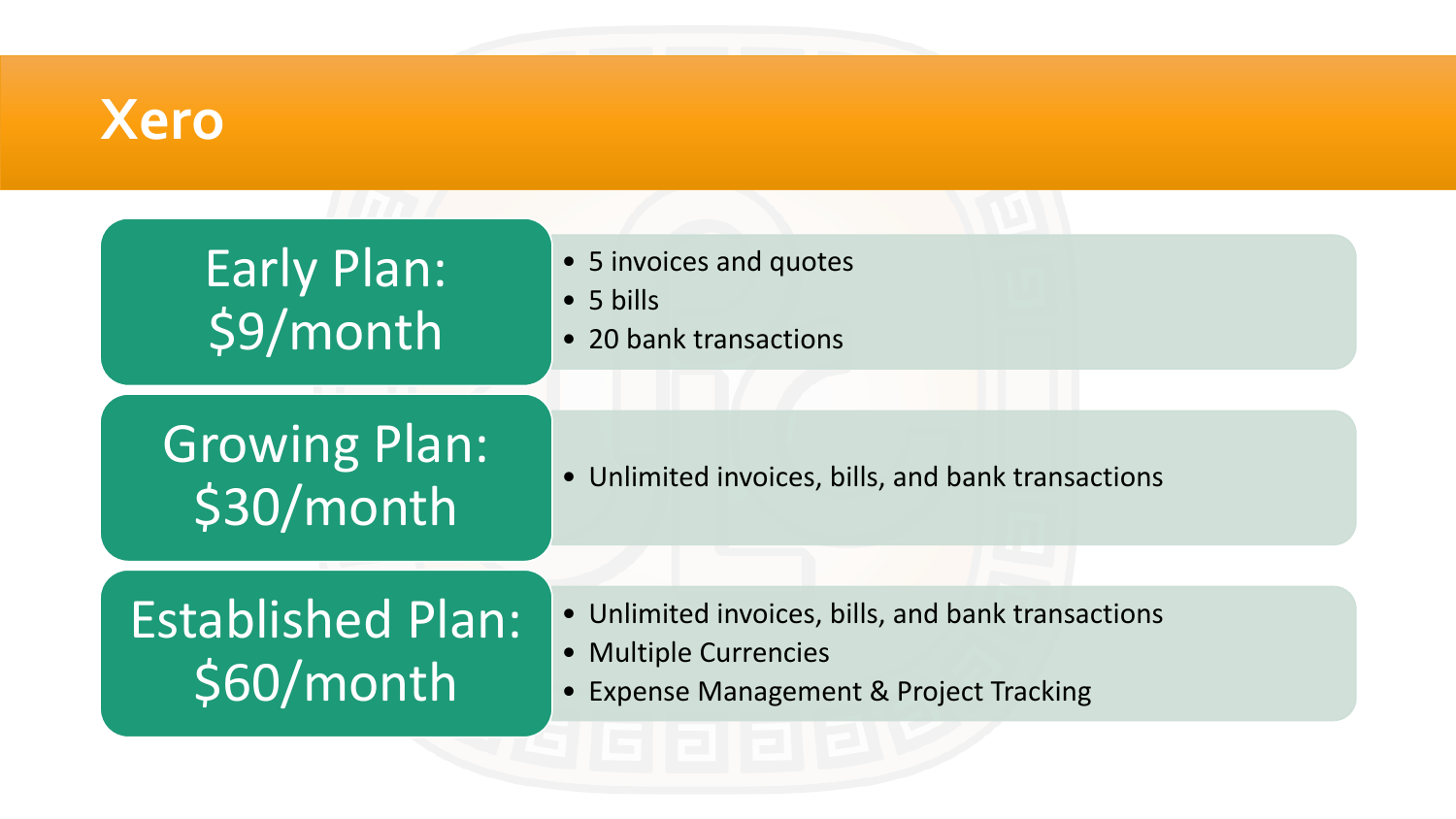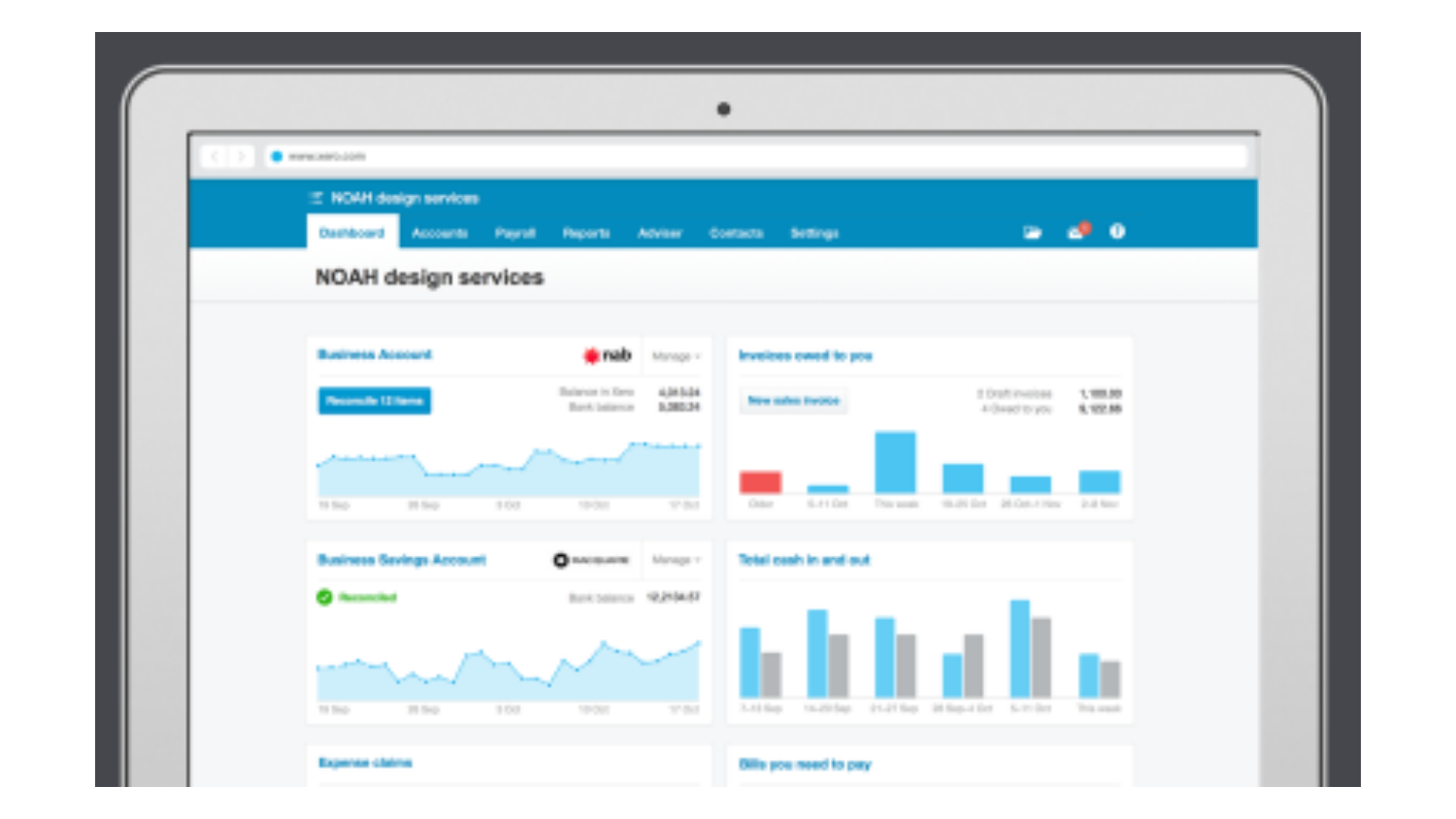# **Pricing**

|                               | <b>QuickBooks Online</b>             | <b>FreshBooks</b>                | <b>Wave</b>          | <b>Xero</b>        |
|-------------------------------|--------------------------------------|----------------------------------|----------------------|--------------------|
| <b>Free Trial</b>             | 30-Days OR 50% off first<br>3 months | 30-Days                          | Free                 | 30-Days            |
|                               | Self Employed - \$17                 | Lite Plan - \$15                 | Free                 | Early - $$9$       |
|                               | Simple Start - \$25                  | Plus Plan - \$25                 | Free                 | Growing - \$30     |
|                               | Plus - \$70                          | Premium-\$50                     | Free                 | Established - \$60 |
|                               | Advanced - \$150                     | Select - Call for<br><b>Info</b> |                      |                    |
| <b>Credit Card Processing</b> | $2.9\% + $0.25/t$ xn                 | $2.9\% + $0.30$ /txn             | $2.9\% + $0.30/t$ xn | Stripe/GoCardless  |
| <b>Mobile App</b>             | Yes                                  | Yes                              | Yes                  | Yes                |
| Integrations                  | <b>Hundreds</b>                      | 80 Apps                          | 5                    | Few                |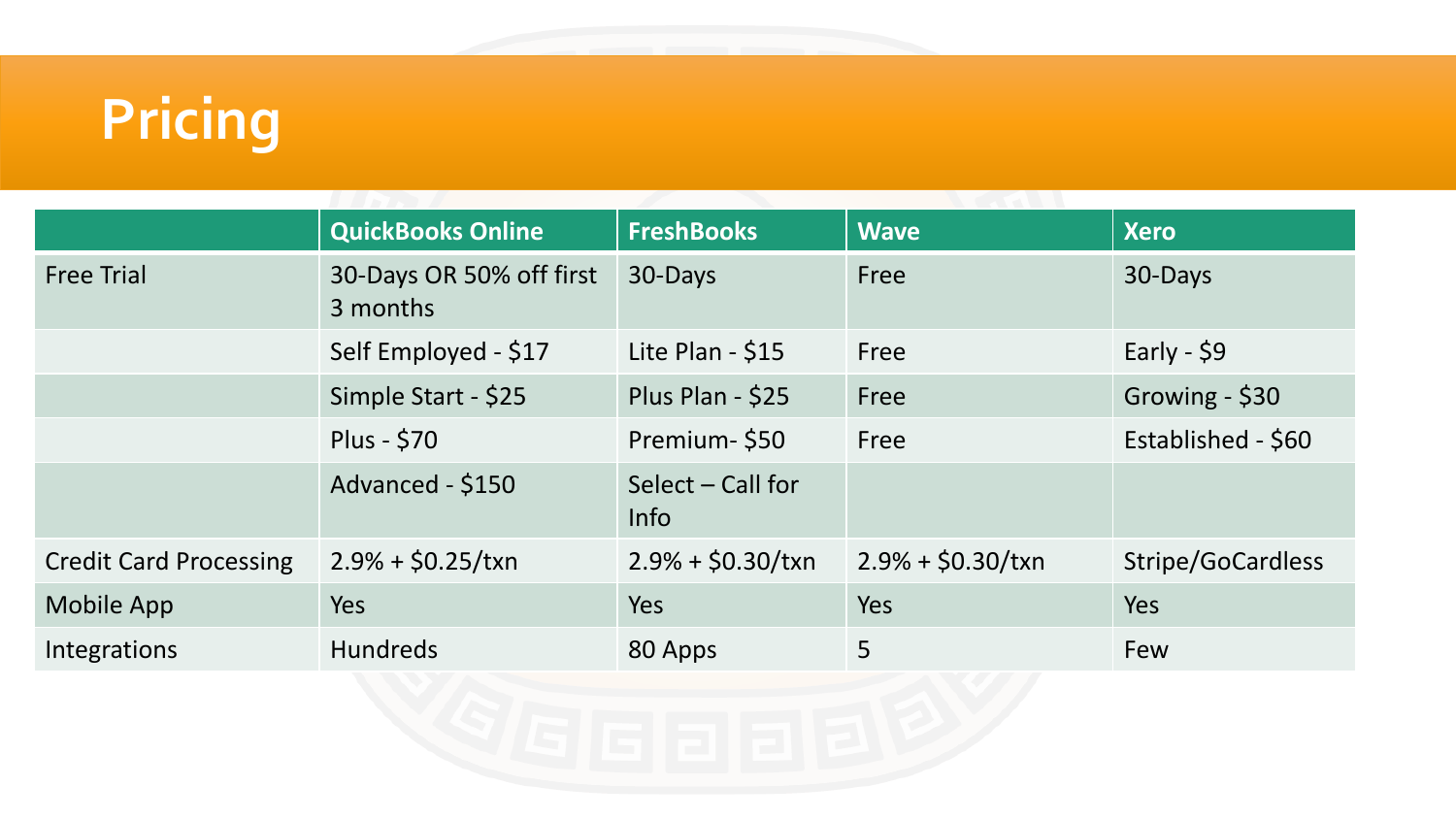# **Let's Discuss**

## What Does Your Business Need?

- Income & Expense Only
- Full Accounting Suite
- Mobile Friendly Functionality
- Payroll Functionality

## How many users need access?

- Employees
- Contractors
- Accountants

## Who Will Manage the Books?